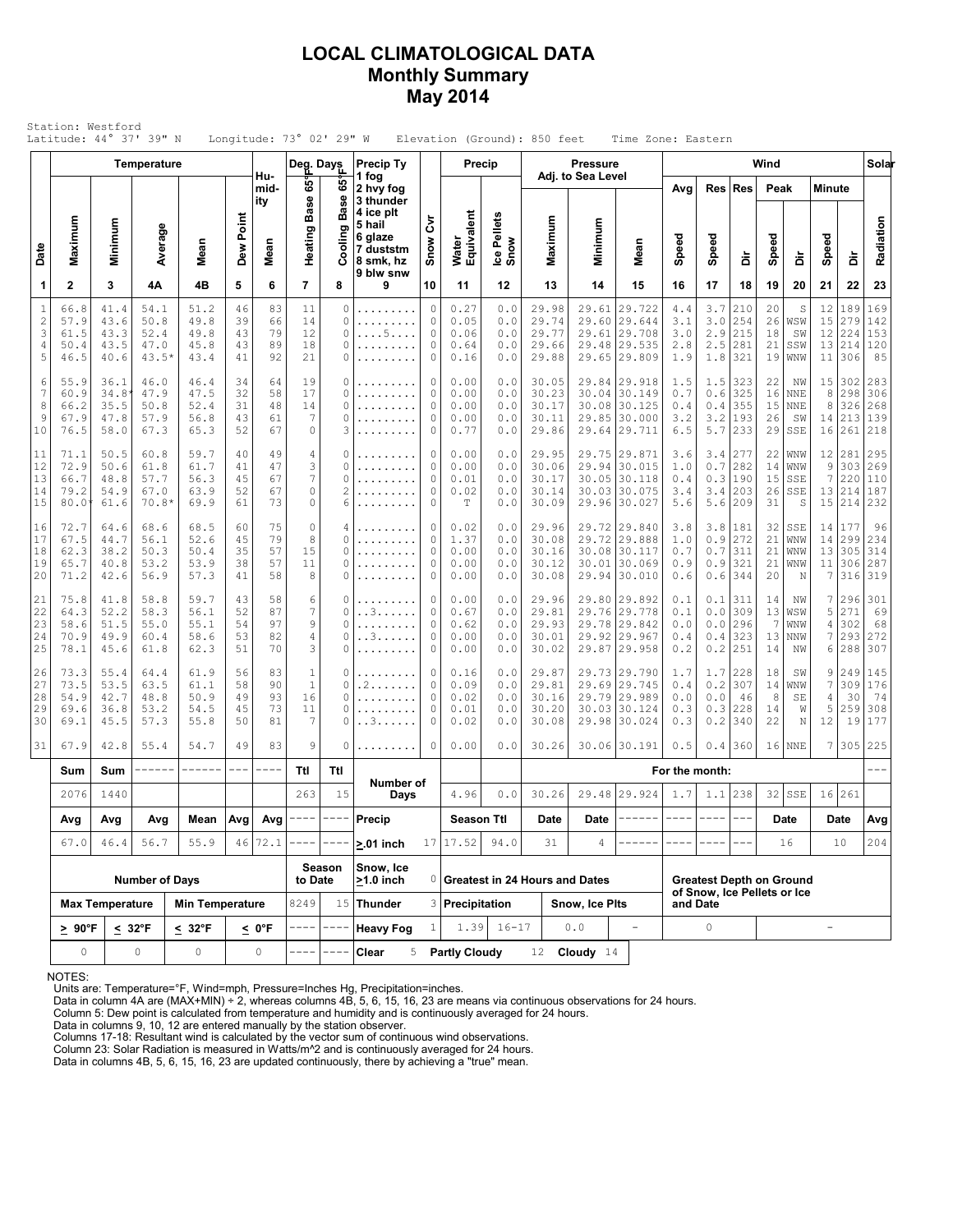## **OBSERVATIONS AT 3-HOUR INTERVALS May 2014: Westford**

|                                                                                                        |                                                                                           |                                                              |                                              |                                              |                                                                   | Wind                                           |                                                                                                    |                                                                                                 |                                                     |                                                                                      |                                                              |                                              |                                              |                                                        | Wind                                                       |                                                                                                        |                                                              |                                                |                                                                                                 |                                                              |                                              |                                              |                                                                       | Wind                                               |                                                                                                                                                                 |                                                                                               |
|--------------------------------------------------------------------------------------------------------|-------------------------------------------------------------------------------------------|--------------------------------------------------------------|----------------------------------------------|----------------------------------------------|-------------------------------------------------------------------|------------------------------------------------|----------------------------------------------------------------------------------------------------|-------------------------------------------------------------------------------------------------|-----------------------------------------------------|--------------------------------------------------------------------------------------|--------------------------------------------------------------|----------------------------------------------|----------------------------------------------|--------------------------------------------------------|------------------------------------------------------------|--------------------------------------------------------------------------------------------------------|--------------------------------------------------------------|------------------------------------------------|-------------------------------------------------------------------------------------------------|--------------------------------------------------------------|----------------------------------------------|----------------------------------------------|-----------------------------------------------------------------------|----------------------------------------------------|-----------------------------------------------------------------------------------------------------------------------------------------------------------------|-----------------------------------------------------------------------------------------------|
| Sunshine                                                                                               | Pressure                                                                                  | Rainfall<br>rate                                             | Temperature                                  | Dew Point                                    | Humidity                                                          | Direction                                      | Speed                                                                                              | Gust                                                                                            | Sunshine                                            | Pressure                                                                             | Rainfall<br>rate                                             | Temperature                                  | Dew Point                                    | Humidity                                               | Direction                                                  | Speed                                                                                                  | Gust                                                         | Sunshine                                       | Pressure                                                                                        | Rainfall<br>rate                                             | Temperature                                  | Dew Point                                    | Humidity                                                              | Direction                                          | Speed                                                                                                                                                           | Gust                                                                                          |
|                                                                                                        |                                                                                           |                                                              | MAY 01                                       |                                              |                                                                   |                                                |                                                                                                    |                                                                                                 |                                                     |                                                                                      |                                                              | MAY 02                                       |                                              |                                                        |                                                            |                                                                                                        |                                                              |                                                |                                                                                                 |                                                              | MAY 03                                       |                                              |                                                                       |                                                    |                                                                                                                                                                 |                                                                                               |
| 0<br>$\mathbf 0$<br>14<br>343<br>905<br>105<br>14<br>0                                                 | 29.94<br>29.82<br>29.77<br>29.72<br>29.66<br>29.61<br>29.64<br>29.68                      | 0.00<br>0.00<br>0.04<br>0.00<br>0.00<br>0.00<br>0.00<br>0.00 | 42<br>43<br>43<br>49<br>62<br>64<br>56<br>50 | 38<br>38<br>41<br>46<br>54<br>53<br>51<br>44 | 86<br>83<br>95<br>90<br>75<br>69<br>82<br>79                      | 17  <br>18<br>19<br>20<br>19<br>21<br>25<br>22 | 8<br>8<br>$\overline{c}$<br>8<br>4<br>4<br>$\boldsymbol{7}$<br>0                                   | 18<br>20<br>6<br>15<br>13<br>9<br>14<br>6                                                       | $\circ$<br>79<br>163<br>334<br>186<br>37<br>0       | 0, 29.66<br>29.63<br>29.61<br>29.61<br>29.62<br>29.61<br>29.67<br>29.73              | 0.00<br>0.00<br>0.00<br>0.00<br>0.00<br>0.00<br>0.00<br>0.00 | 47<br>46<br>47<br>50<br>50<br>56<br>52<br>49 | 38<br>39<br>39<br>39<br>43<br>39<br>36<br>35 | 70<br>75<br>75<br>67<br>79<br>53<br>54<br>59           | 125<br>23<br>22<br>24<br>21<br>26<br>26<br>24              | 6<br>0<br>4<br>3<br>5<br>6<br>3<br>1                                                                   | 13<br>$\sqrt{4}$<br>9<br>12<br>10<br>12<br>14<br>5           | 0<br>0<br>62<br>276<br>817<br>185<br>47<br>0   | 29.73<br>29.74<br>29.76<br>29.76<br>29.71<br>29.67<br>29.67<br>29.65                            | 0.00<br>0.00<br>0.00<br>0.00<br>0.00<br>0.00<br>0.00<br>0.00 | 47<br>45<br>45<br>51<br>59<br>52<br>51<br>47 | 38<br>41<br>43<br>45<br>44<br>43<br>45<br>45 | 69<br>86<br>93<br>82<br>58<br>72<br>78<br>92                          | 122<br>21<br>20<br>21<br>19<br>22<br>24<br>09      | 0<br>$\circ$<br>$\sqrt{4}$<br>3<br>$\overline{7}$<br>5<br>0<br>$\Omega$                                                                                         | $\frac{4}{6}$<br>12<br>12<br>15<br>$10$<br>$\circ$<br>$\circ$                                 |
|                                                                                                        |                                                                                           |                                                              | MAY 04                                       |                                              |                                                                   |                                                |                                                                                                    |                                                                                                 |                                                     |                                                                                      |                                                              | MAY 05                                       |                                              |                                                        |                                                            |                                                                                                        |                                                              |                                                |                                                                                                 |                                                              | MAY 06                                       |                                              |                                                                       |                                                    |                                                                                                                                                                 |                                                                                               |
| 0<br>01<br>04<br>0<br>07<br>23<br>10<br>267<br>13<br>540<br>16<br>134<br>7<br>19<br>22<br>0            | 29.59<br>29.52<br>29.52<br>29.50<br>29.48<br>29.50<br>29.54<br>29.62                      | 0.00<br>0.00<br>0.09<br>0.00<br>0.00<br>0.00<br>0.00<br>0.00 | 46<br>47<br>45<br>46<br>49<br>45<br>44<br>46 | 44<br>45<br>44<br>40<br>38<br>43<br>43<br>45 | 94<br>92<br>96<br>78<br>66<br>93<br>96<br>97                      | 22<br>22<br>18<br>28<br>27<br>31<br>25<br>30   | 0<br>8<br>$\overline{c}$<br>$\overline{7}$<br>$\boldsymbol{7}$<br>$\circ$<br>0<br>5                | $\overline{\mathbf{c}}$<br>13<br>10<br>14<br>16<br>6<br>9<br>11                                 | $\circ$<br>35<br>163<br>230<br>221<br>21<br>$\circ$ | 0, 29.67<br>29.72<br>29.79<br>29.84<br>29.87<br>29.85<br>29.86<br>29.86              | 0.00<br>0.00<br>0.00<br>0.00<br>0.00<br>0.00<br>0.00<br>0.00 | 45<br>44<br>41<br>41<br>42<br>45<br>45<br>44 | 45<br>43<br>40<br>40<br>40<br>42<br>41<br>40 | 97<br>97<br>94<br>96<br>96<br>88<br>84<br>87           | 31<br>35<br>31<br>32<br>31<br>30<br>30<br>25               | 2<br>3<br>8<br>6<br>0<br>0<br>0<br>0                                                                   | 12<br>10<br>15<br>14<br>$\mathbb O$<br>$\mathbf 1$<br>0<br>3 | 0<br>0<br>141<br>587<br>872<br>636<br>107<br>0 | 29.86<br>29.84<br>29.89<br>29.91<br>29.91<br>29.92<br>29.96<br>30.03                            | 0.00<br>0.00<br>0.00<br>0.00<br>0.00<br>0.00<br>0.00<br>0.00 | 44<br>39<br>41<br>47<br>53<br>54<br>53<br>45 | 40<br>37<br>36<br>35<br>33<br>30<br>29<br>29 | 84, 26<br>92<br>82<br>63<br>47<br>40<br>40<br>54                      | 29<br>33<br>29<br>32<br>31<br>31<br>27             | 0<br>$\mathbb O$<br>$\overline{\mathbf{c}}$<br>$\sqrt{4}$<br>$\overline{4}$<br>$\epsilon$<br>$\mathbf 1$<br>$\circ$                                             | 0<br>0<br>$\boldsymbol{7}$<br>11<br>$1\,4$<br>$1\,8$<br>$\begin{array}{c} 8 \\ 4 \end{array}$ |
|                                                                                                        | MAY 07                                                                                    |                                                              |                                              |                                              |                                                                   |                                                |                                                                                                    |                                                                                                 |                                                     |                                                                                      |                                                              | MAY 08                                       |                                              |                                                        |                                                            |                                                                                                        |                                                              |                                                |                                                                                                 |                                                              | MAY 09                                       |                                              |                                                                       |                                                    |                                                                                                                                                                 |                                                                                               |
| 01<br>0<br>0<br>04<br>07<br>49<br>10<br>668<br>13<br>882<br>16<br>596<br>19<br>113<br>22<br>0          | 30.07<br>30.11<br>30.16<br>30.21<br>30.19<br>30.15<br>30.13<br>30.15                      | 0.00<br>0.00<br>0.00<br>0.00<br>0.00<br>0.00<br>0.00<br>0.00 | 42<br>37<br>37<br>48<br>55<br>59<br>58<br>45 | 32<br>32<br>32<br>33<br>34<br>34<br>31<br>32 | 69<br>82<br>83<br>58<br>45<br>39<br>35<br>59                      | 02<br>06<br>01<br>26<br>34<br>35<br>04<br>05   | 0<br>$\circ$<br>$\circ$<br>$1\,$<br>$\overline{c}$<br>$\circ$<br>$\circ$<br>$\mathbf 0$            | 0<br>0<br>$\circ$<br>11<br>12<br>13<br>5<br>$\Omega$                                            | 0<br>$\circ$<br>44<br>680<br>759<br>441<br>95<br>0  | 30.14<br>30.14<br>30.15<br>30.16<br>30.12<br>30.08<br>30.09<br>30.13                 | 0.00<br>0.00<br>0.00<br>0.00<br>0.00<br>0.00<br>0.00<br>0.00 | 40<br>36<br>38<br>59<br>65<br>66<br>59<br>52 | 31<br>29<br>30<br>30<br>36<br>31<br>29<br>31 | 69<br>75<br>71<br>33<br>35<br>27<br>32<br>44           | 05 ن<br>05<br>05<br>0 <sub>5</sub><br>35<br>34<br>04<br>03 | 0<br>0<br>0<br>0<br>$\sqrt{2}$<br>$1\,$<br>0<br>0                                                      | 0<br>0<br>0<br>5<br>13<br>10<br>10<br>0                      | 0<br>0<br>9<br>185<br>287<br>295<br>46<br>0    | 30.10<br>30.09<br>30.08<br>30.06<br>30.02<br>29.93<br>29.90<br>29.87                            | 0.00<br>0.00<br>0.00<br>0.00<br>0.00<br>0.00<br>0.00<br>0.00 | 50<br>50<br>50<br>56<br>60<br>67<br>59<br>60 | 32<br>37<br>37<br>41<br>45<br>48<br>50<br>54 | 50<br>62<br>60<br>57<br>58<br>50<br>70<br>81                          | 07 ن<br>19<br>19<br>18<br>19<br>18<br>17<br>18     | 0<br>0<br>$\mathbb O$<br>5<br>$\overline{7}$<br>5<br>$\overline{7}$<br>9                                                                                        | 0<br>$\begin{array}{c} 0 \\ 3 \\ 12 \end{array}$<br>14<br>14<br>19<br>20                      |
|                                                                                                        |                                                                                           |                                                              | MAY 10                                       |                                              |                                                                   |                                                |                                                                                                    |                                                                                                 |                                                     |                                                                                      |                                                              | MAY 11                                       |                                              |                                                        |                                                            |                                                                                                        |                                                              |                                                |                                                                                                 |                                                              | MAY 12                                       |                                              |                                                                       |                                                    |                                                                                                                                                                 |                                                                                               |
| 01<br>0<br>04<br>$\mathbf 0$<br>07<br>11<br>10<br>612<br>13<br>278<br>16<br>680<br>19<br>86<br>22<br>0 | 29.83<br>29.75<br>29.74<br>29.71<br>29.67<br>29.64<br>29.66<br>29.73                      | 0.00<br>0.11<br>0.05<br>0.00<br>0.00<br>0.00<br>0.00<br>0.00 | 61<br>59<br>60<br>64<br>73<br>76<br>68<br>61 | 56<br>57<br>58<br>62<br>60<br>47<br>42<br>36 | 83<br>93<br>96<br>91<br>64<br>37<br>38<br>39                      | 20<br>19<br>20<br>21<br>22<br>27<br>27<br>27   | 10<br>10<br>7<br>10<br>8<br>11<br>8<br>4                                                           | 20<br>17<br>18<br>17<br>17<br>22<br>17<br>18                                                    | $\circ$<br>86<br>185<br>870<br>636<br>42<br>0       | 0, 29.77<br>29.78<br>29.85<br>29.91<br>29.90<br>29.89<br>29.90<br>29.95              | 0.00<br>0.00<br>0.00<br>0.00<br>0.00<br>0.00<br>0.00<br>0.00 | 56<br>53<br>51<br>56<br>63<br>70<br>66<br>60 | 41<br>40<br>40<br>43<br>40<br>38<br>39<br>39 | 57<br>61<br>66<br>60<br>43<br>31<br>37<br>45           | 26<br>25<br>25<br>29<br>31<br>26<br>26<br>24               | 4<br>$\,1$<br>5<br>$\mathsf S$<br>$\sqrt{4}$<br>6<br>$\mathbf{1}$<br>4                                 | 9<br>8<br>11<br>17<br>13<br>15<br>14<br>11                   | 0<br>0<br>42<br>670<br>004<br>214<br>56<br>0   | 129.95<br>29.98<br>30.02<br>30.02<br>30.02<br>30.01<br>30.04<br>30.05                           | 0.00<br>0.00<br>0.00<br>0.00<br>0.00<br>0.00<br>0.00<br>0.00 | 56<br>55<br>54<br>65<br>71<br>69<br>65<br>59 | 36<br>37<br>40<br>42<br>44<br>45<br>42<br>44 | 47,22<br>50<br>59<br>44<br>37<br>42<br>42<br>58                       | 23<br>29<br>29<br>01<br>0 <sub>0</sub><br>05<br>03 | 3<br>$\mathbb O$<br>$\mathsf O$<br>$\overline{c}$<br>$\overline{c}$<br>$\mathsf{O}\xspace$<br>0<br>0                                                            | 9<br>8<br>0<br>8<br>8<br>$\overline{4}$<br>8<br>0                                             |
|                                                                                                        |                                                                                           |                                                              | MAY 13                                       |                                              |                                                                   |                                                |                                                                                                    |                                                                                                 |                                                     |                                                                                      |                                                              | MAY 14                                       |                                              |                                                        |                                                            |                                                                                                        |                                                              |                                                |                                                                                                 |                                                              | MAY 15                                       |                                              |                                                                       |                                                    |                                                                                                                                                                 |                                                                                               |
| 01<br>0<br>0<br>04<br>07<br>25<br>10<br>237<br>13<br>16<br>19<br>22                                    | 30.06<br>30.08<br>30.13<br>30.15<br>193 30.16<br>671 30.13<br>53 30.11<br>0 30.11         | 0.00<br>0.00<br>0.00<br>0.00<br>0.00<br>0.00<br>0.00<br>0.00 | 57<br>53<br>49<br>55<br>59<br>65<br>61<br>56 | 39<br>40<br>45<br>47<br>47<br>48<br>48<br>48 | 51,05<br>61<br>84<br>74<br>65<br>54 17<br>61 16<br>73 14          | 02<br>02<br>22<br>25                           | 0<br>$\mathbb O$<br>$\mathsf{O}\xspace$<br>0<br>$\mathbb O$<br>$\,1$<br>$\mathbb O$<br>$\mathbf 0$ | 3<br>$\mathbf 1$<br>$\circ$<br>4<br>$\mathbf{1}$<br>$\,9$<br>$\ensuremath{\mathsf{3}}$<br>$1\,$ | $\circ$<br>88<br>717                                | 0, 30.08<br>30.06<br>30.09<br>30.11<br>318 30.10<br>578 30.03<br>26 30.06<br>0 30.07 | 0.00<br>0.00<br>0.00<br>0.00<br>0.00<br>0.00<br>0.00<br>0.00 | 56<br>56<br>55<br>64<br>71<br>79<br>66<br>66 | 46<br>45<br>44<br>53<br>56<br>59<br>62<br>55 | 69<br>65<br>67<br>67<br>59<br>$5\,1$<br>86 29<br>67 19 | 19 ا<br>19<br>20<br>18<br>22<br>21                         | 5<br>5<br>8<br>0<br>5<br>$\mathbf 1$<br>$\mathbb O$<br>0                                               | 14<br>15<br>25<br>12<br>11<br>$\circ$<br>6                   | 0<br>0<br>90<br>679                            | 130.07<br>30.07<br>30.08<br>30.05<br>429 30.02<br>15 717 29.98<br>76 29.98<br>0 29.99           | 0.00<br>0.00<br>0.00<br>0.00<br>0.00<br>0.00<br>0.00<br>0.00 | 64<br>63<br>65<br>72<br>76<br>78<br>72<br>68 | 52<br>55<br>59<br>64<br>65<br>64<br>62<br>62 | 66,21<br>75<br>82<br>75<br>70 21<br>$61 \mid 22$<br>72 21<br>82 20    | 19<br>21<br>21                                     | 0<br>5<br>5<br>10<br>8<br>$\mathsf S$<br>8<br>0                                                                                                                 | $\frac{5}{23}$<br>14<br>18<br>19<br>19<br>20<br>10                                            |
|                                                                                                        |                                                                                           |                                                              | MAY 16                                       |                                              |                                                                   |                                                |                                                                                                    |                                                                                                 |                                                     |                                                                                      |                                                              | MAY 17                                       |                                              |                                                        |                                                            |                                                                                                        |                                                              |                                                |                                                                                                 |                                                              | MAY 18                                       |                                              |                                                                       |                                                    |                                                                                                                                                                 |                                                                                               |
| 01<br>04<br>$\circ$<br>07<br>44 <br>10<br>13<br>16<br>19<br>22                                         | 0, 29.96<br>29.90<br>29.88<br>160 29.86<br>67 29.84<br>$229$ 29.80<br>23 29.78<br>0 29.75 | 0.00<br>0.00<br>0.00<br>0.00<br>0.00<br>0.00<br>0.00<br>0.00 | 69<br>67<br>69<br>70<br>69<br>70<br>67<br>67 | 61<br>61<br>60<br>58<br>59<br>62<br>61<br>61 | 76,18<br>79 14<br>74 16<br>66 15<br>69 18<br>75<br>81 17<br>80 17 | 17                                             | 0<br>$\,1$<br>$\overline{4}$<br>7<br>4<br>4<br>$\sqrt{2}$<br>3                                     | 8<br>12<br>14<br>24<br>17<br>15<br>18<br>14                                                     | 0<br>183 29.92                                      | 0, 29.77<br>29.78<br>33 29.79<br>241 29.88<br>967 29.90<br>88 29.97<br>0 30.05       | 0.00<br>0.08<br>0.00<br>0.00<br>0.00<br>0.00<br>0.00<br>0.00 | 53<br>48<br>46<br>48<br>57<br>61<br>57<br>49 | 51<br>47<br>45<br>45<br>48<br>41<br>46<br>40 | 94,02<br>97<br>97<br>90<br>72<br>49<br>67<br>69        | 02<br> 29<br> 24<br>26<br>28<br>05<br> 02                  | 1<br>0<br>$\mathbb O$<br>$\overline{\mathbf{c}}$<br>$\ensuremath{\mathsf{3}}$<br>$\mathbf 1$<br>0<br>0 | 10<br>$\circ$<br>7<br>9<br>8<br>7<br>0                       | 0                                              | 0, 30.09<br> 30.11<br>47 30.15<br>698 30.16<br>10 896 30.13<br>661 30.08<br>63 30.10<br>0 30.11 | 0.00<br>0.00<br>0.00<br>0.00<br>0.00<br>0.00<br>0.00<br>0.00 | 43<br>41<br>41<br>54<br>60<br>62<br>57<br>46 | 35<br>36<br>37<br>36<br>34<br>34<br>34<br>34 | 72, 29<br>81 28<br>83 23<br>51 32<br>38 01<br>35 03<br>43 33<br>63 32 |                                                    | 0<br>0<br>0<br>0<br>$\mathfrak{2}% _{T}=\mathfrak{2}_{T}\!\left( a,b\right) ,\ \mathfrak{2}_{T}=\mathfrak{2}_{T}\!\left( a,b\right) ,$<br>$\mathbf 1$<br>0<br>0 | 0<br>$\mathbb O$<br>$\mathbb O$<br>6<br>$\mathsf 9$<br>$13$<br>$\frac{3}{0}$                  |

# **MAXIMUM SHORT DURATION PRECIPITATION**

| <b>Time Period (minutes)</b> |      | 10   | 15   | 20   | 30             | 45               | 60   | 80        | 100  | 120  | 150                | 180  |
|------------------------------|------|------|------|------|----------------|------------------|------|-----------|------|------|--------------------|------|
| Precipitation                | 0.14 | 0.21 | 0.28 | 0.35 | 0.46           | 0.55             | 0.59 | フク<br>0.7 | 0.93 | 1.01 | $-1$<br><b>1.L</b> | 1.22 |
| <b>Ended: Date</b>           | 17   | 17   | 17   | 17   | 17<br><b>.</b> | $-1$<br><b>.</b> | $-$  | 17<br>∸   | 17   | 17   | $-$                | 17   |
| <b>Ended: Time</b>           | 0227 | 0232 | 0228 | 0234 | 0236           | 0242             | 0244 | 0240      | 0347 | 0349 | 0349               | 0418 |

The precipitation amounts may occur at any time during the month. The time indicated is the ending time of the interval. Date and time are not entered for trace amounts.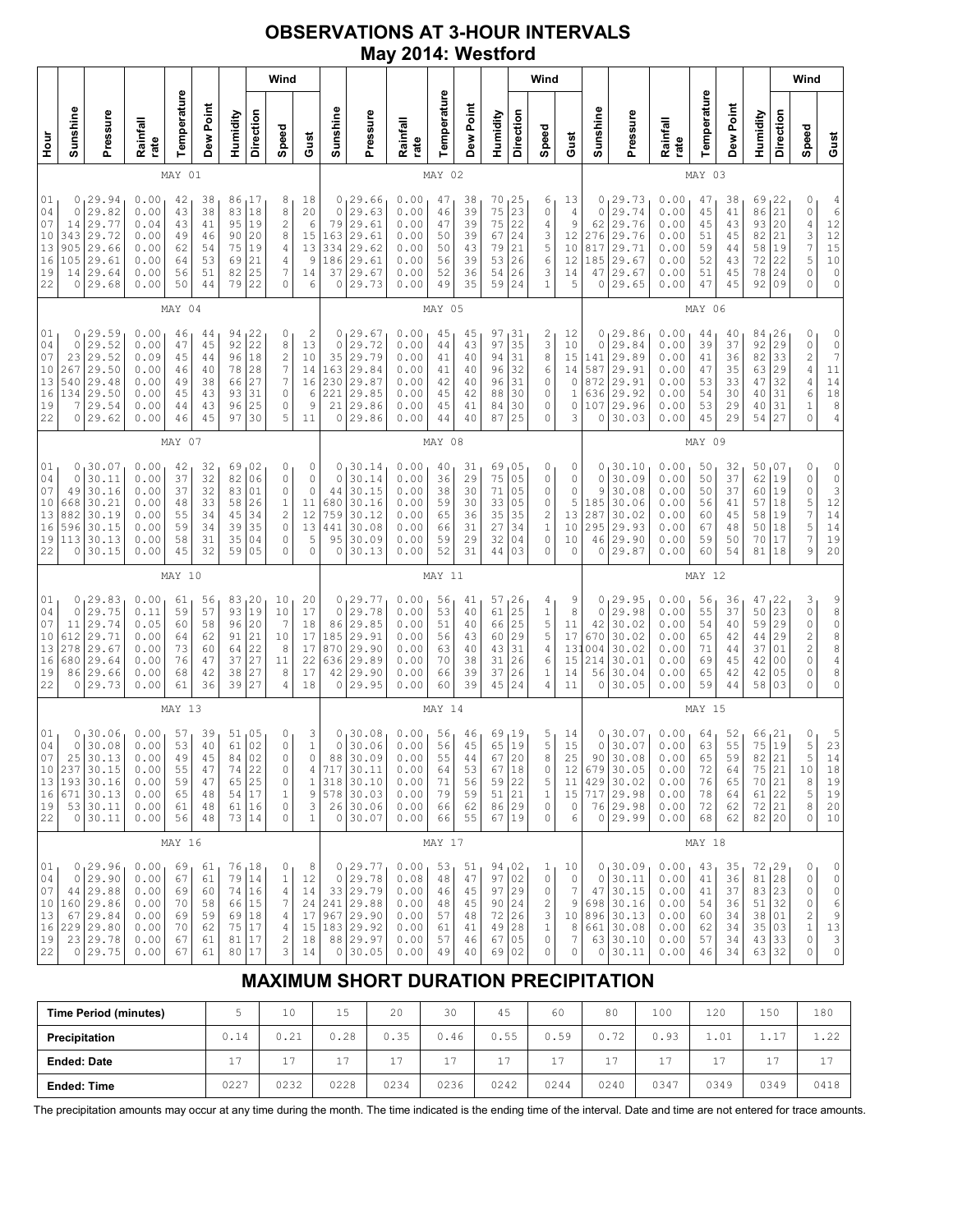### **OBSERVATIONS AT 3-HOUR INTERVALS May 2014: Westford**

|                                              |                                                           |                                                                              |                                                              |                                              |                                              |                                              |                                                 | Wind                                                                                                |                                                                                            |                                                                |                                                                                |                                                              |                                              |                                              |                                                 |                                                           | Wind                                                                                           |                                                        |                                                              |                                                                       |                                                              |                                              |                                              |                                              |                                                          | Wind                                                            |                                                                                                                                       |
|----------------------------------------------|-----------------------------------------------------------|------------------------------------------------------------------------------|--------------------------------------------------------------|----------------------------------------------|----------------------------------------------|----------------------------------------------|-------------------------------------------------|-----------------------------------------------------------------------------------------------------|--------------------------------------------------------------------------------------------|----------------------------------------------------------------|--------------------------------------------------------------------------------|--------------------------------------------------------------|----------------------------------------------|----------------------------------------------|-------------------------------------------------|-----------------------------------------------------------|------------------------------------------------------------------------------------------------|--------------------------------------------------------|--------------------------------------------------------------|-----------------------------------------------------------------------|--------------------------------------------------------------|----------------------------------------------|----------------------------------------------|----------------------------------------------|----------------------------------------------------------|-----------------------------------------------------------------|---------------------------------------------------------------------------------------------------------------------------------------|
| 날<br>모                                       | Sunshine                                                  | Pressure                                                                     | Rainfall<br>rate                                             | Temperature                                  | Dew Point                                    | Humidity                                     | Direction                                       | Speed                                                                                               | Gust                                                                                       | Sunshine                                                       | Pressure                                                                       | Rainfall<br>rate                                             | Temperature                                  | Dew Point                                    | Humidity                                        | Direction                                                 | Speed                                                                                          | Gust                                                   | Sunshine                                                     | Pressure                                                              | Rainfall<br>rate                                             | Temperature                                  | Dew Point                                    | Humidity                                     | Direction                                                | Speed                                                           | Gust                                                                                                                                  |
|                                              |                                                           |                                                                              |                                                              | MAY 19                                       |                                              |                                              |                                                 |                                                                                                     |                                                                                            |                                                                |                                                                                |                                                              | MAY 20                                       |                                              |                                                 |                                                           |                                                                                                |                                                        | MAY 21                                                       |                                                                       |                                                              |                                              |                                              |                                              |                                                          |                                                                 |                                                                                                                                       |
| 01<br>04<br>07<br>10<br>13<br>16<br>19<br>22 | 0<br>$\mathsf{O}$<br>105<br>687<br>983<br>652<br>211      | 30.10<br>30.08<br>30.11<br>30.11<br>30.08<br>30.04<br>30.03<br>0 30.02       | 0.00<br>0.00<br>0.00<br>0.00<br>0.00<br>0.00<br>0.00<br>0.00 | 44<br>44<br>48<br>56<br>61<br>62<br>64<br>52 | 34<br>37<br>38<br>42<br>39<br>39<br>36<br>38 | 69<br>78<br>69<br>60<br>43<br>42<br>36<br>60 | 28<br>29<br>29<br>29<br>31<br>33<br>01<br>31    | $\mathbb O$<br>$\,1\,$<br>$\mathbb O$<br>3<br>$\sqrt{4}$<br>$\mathbf 1$<br>$\circ$<br>$\mathbf 0$   | 3<br>4<br>$\overline{\mathbf{c}}$<br>10<br>13<br>15<br>8<br>0                              | 0<br>$\mathbb O$<br>47<br>691<br>926<br>675<br>139<br>0        | 30.02<br>30.04<br>30.08<br>30.05<br>30.02<br>29.97<br>29.95<br>29.96           | 0.00<br>0.00<br>0.00<br>0.00<br>0.00<br>0.00<br>0.00<br>0.00 | 47<br>49<br>46<br>61<br>66<br>70<br>68<br>50 | 38<br>41<br>43<br>46<br>40<br>39<br>37<br>39 | 71<br>73<br>88<br>58<br>38<br>32<br>33<br>66    | 131<br>01<br>34<br>30<br>32<br>01<br>30<br>0 <sup>0</sup> | 0<br>$\mathbb O$<br>$\mathbb O$<br>$\circ$<br>$\mathbf 5$<br>$\sqrt{2}$<br>$\,1$<br>$\circ$    | 0<br>$\mathbf{2}$<br>0<br>5<br>141<br>12<br>3<br>0     | $\circ$<br>$\mathbb O$<br>49<br>687<br>090<br>272<br>88<br>0 | 29.95<br>29.93<br>29.95<br>29.93<br>29.89<br>29.85<br>29.83<br>29.83  | 0.00<br>0.00<br>0.00<br>0.00<br>0.00<br>0.00<br>0.00<br>0.00 | 46<br>44<br>45<br>66<br>74<br>73<br>73<br>59 | 39<br>39<br>42<br>47<br>45<br>41<br>42<br>46 | 78<br>85<br>91<br>51<br>36<br>31<br>33<br>62 | 00<br>0 <sub>0</sub><br>27<br>24<br>06<br>32<br>36<br>02 | 0<br>$\mathbb O$<br>0<br>0<br>0<br>0<br>0<br>0                  | $\mathbb O$<br>$\mathbb O$<br>$\mathbb O$<br>$\circ$<br>$\overline{6}$<br>$\mathbb O$<br>$\mathsf O$<br>$\circ$                       |
|                                              |                                                           |                                                                              |                                                              | <b>MAY 22</b>                                |                                              |                                              |                                                 |                                                                                                     |                                                                                            | MAY 23                                                         |                                                                                |                                                              |                                              |                                              |                                                 |                                                           |                                                                                                |                                                        |                                                              |                                                                       | MAY 24                                                       |                                              |                                              |                                              |                                                          |                                                                 |                                                                                                                                       |
| 01<br>04<br>07<br>10<br>13<br>16<br>19<br>22 | $\circ$<br>116<br>169<br>109<br>19                        | 0, 29.79<br>29.78<br>29.77<br>29.76<br>29.77<br>29.77<br>11 29.79<br>0 29.79 | 0.00<br>0.00<br>0.00<br>0.00<br>0.06<br>0.07<br>0.11<br>0.00 | 58<br>53<br>56<br>64<br>56<br>57<br>55<br>54 | 46<br>50<br>52<br>53<br>54<br>55<br>54<br>53 | 64<br>90<br>88<br>68<br>94<br>94<br>96<br>97 | 109<br>07<br>25<br>21<br>14<br>04<br>05<br>10   | 0<br>$\mathsf{O}\xspace$<br>$\circ$<br>$\mathbf 1$<br>$\circ$<br>$\mathbb O$<br>$\circ$<br>$\Omega$ | $\overline{\mathbf{c}}$<br>0<br>$\mathbb O$<br>5<br>$\mathbb O$<br>$\circ$<br>$\circ$<br>0 | $\circ$<br>49<br>181<br>65<br>0                                | 0, 29.79<br>29.78<br>29.81<br>29.84<br>172 29.85<br>29.84<br>26 29.88<br>29.92 | 0.00<br>0.00<br>0.00<br>0.00<br>0.06<br>0.20<br>0.00<br>0.00 | 53<br>53<br>53<br>57<br>57<br>58<br>57<br>54 | 52<br>52<br>53<br>55<br>56<br>56<br>56<br>53 | 97,10<br>97<br>98<br>93<br>97<br>96<br>96<br>98 | 10<br>29<br>01<br>31<br>31<br>24<br>24                    | 0<br>$\circ$<br>$\circ$<br>$\mathbf{1}$<br>$\mathbb O$<br>0<br>$\mathbb O$<br>$\Omega$         | 1<br>0<br>0<br>3<br>$\mathsf{O}\xspace$<br>0<br>0<br>0 | 0<br>$\circ$<br>97<br>779<br>269<br>705<br>28<br>0           | 129.93<br>29.93<br>29.99<br>30.00<br>29.98<br>29.95<br>29.96<br>29.99 | 0.00<br>0.00<br>0.00<br>0.00<br>0.00<br>0.00<br>0.00<br>0.00 | 52<br>51<br>52<br>60<br>65<br>70<br>65<br>55 | 52<br>50<br>52<br>57<br>55<br>53<br>52<br>50 | 98<br>98<br>99<br>88<br>69<br>54<br>65<br>82 | 124<br>24<br>36<br>24<br>07<br>05<br>02<br>31            | 0<br>$\mathbb O$<br>0<br>0<br>$\mathbb O$<br>0<br>0<br>$\Omega$ | $\mathbb O$<br>$\mathbb O$<br>$\mathbb O$<br>$\sqrt{4}$<br>$\mathsf{S}$<br>$\sqrt{4}$<br>8<br>$\circ$                                 |
|                                              | MAY 25                                                    |                                                                              |                                                              |                                              |                                              |                                              |                                                 |                                                                                                     |                                                                                            |                                                                | MAY 26                                                                         |                                                              |                                              |                                              |                                                 |                                                           |                                                                                                |                                                        |                                                              | MAY 27                                                                |                                                              |                                              |                                              |                                              |                                                          |                                                                 |                                                                                                                                       |
| 01<br>04<br>07<br>10<br>13<br>16<br>19<br>22 | 0<br>0<br>69<br>686<br>886<br>631<br>93                   | , 30.00<br>29.99<br>30.02<br>30.01<br>29.97<br>29.91<br>29.89<br>0 29.89     | 0.00<br>0.00<br>0.00<br>0.00<br>0.00<br>0.00<br>0.00<br>0.00 | 52<br>46<br>50<br>65<br>73<br>77<br>70<br>65 | 51<br>45<br>50<br>55<br>55<br>43<br>52<br>53 | 95<br>96<br>98<br>$72\,$<br>54<br>30<br>52   | 24<br>24<br>22<br>23<br>32<br>28<br>24<br>65 26 | 0<br>0<br>$\circ$<br>$\circ$<br>$\circ$<br>$\circ$<br>$\mathbf{1}$<br>$\mathbf 0$                   | 0<br>0<br>$\circ$<br>4<br>$\mathbf 1$<br>$\mathbf{1}$<br>9<br>3                            | $\mathsf{O}\xspace$<br>30<br>132<br>591<br>77<br>18<br>$\circ$ | 0, 29.86<br>29.83<br>29.83<br>29.82<br>29.77<br>29.74<br>29.74<br>29.77        | 0.00<br>0.00<br>0.00<br>0.00<br>0.00<br>0.00<br>0.00<br>0.00 | 60<br>59<br>57<br>61<br>70<br>67<br>60<br>59 | 52<br>53<br>54<br>57<br>59<br>61<br>59<br>58 | 77<br>82<br>90<br>85<br>67<br>81<br>95<br>97    | 20<br>22<br>21<br>22<br>$2\sqrt{2}$<br>25<br>34<br>04     | 1<br>$\,1\,$<br>$\ensuremath{\mathsf{3}}$<br>$\overline{2}$<br>$\sqrt{4}$<br>0<br>0<br>$\circ$ | 5<br>8<br>7<br>$\,8\,$<br>12<br>0<br>$\circ$<br>0      | 0<br>$\circ$<br>125<br>234<br>608<br>571<br>65<br>0          | 129.75<br>29.75<br>29.78<br>29.78<br>29.72<br>29.70<br>29.71<br>29.79 | 0.00<br>0.00<br>0.00<br>0.00<br>0.00<br>0.00<br>0.00<br>0.00 | 58<br>54<br>58<br>63<br>74<br>65<br>65<br>54 | 57<br>53<br>58<br>60<br>61<br>60<br>60<br>53 | 97<br>98<br>98<br>88<br>65<br>85<br>83<br>97 | 13<br>13<br>34<br>25<br>21<br>34<br>05<br>32             | 0<br>0<br>$\mathbb O$<br>0<br>3<br>$\circ$<br>0<br>$\circ$      | $\mathbb O$<br>$\mathbb O$<br>$\mathbb O$<br>$\circ$<br>$\begin{array}{c} 9 \\ 10 \end{array}$<br>9<br>$\overline{3}$                 |
|                                              |                                                           |                                                                              |                                                              | MAY 28                                       |                                              |                                              |                                                 |                                                                                                     |                                                                                            |                                                                |                                                                                |                                                              | MAY 29                                       |                                              |                                                 |                                                           |                                                                                                |                                                        |                                                              |                                                                       |                                                              | MAY 30                                       |                                              |                                              |                                                          |                                                                 |                                                                                                                                       |
| 01<br>04<br>07<br>10<br>13<br>16<br>19<br>22 | $\Omega$<br>30 <br>149<br>271<br>229<br>63<br>$\circ$     | 0, 29.80<br>29.83<br>29.89<br>29.97<br>30.03<br>30.08<br>30.10<br>30.16      | 0.00<br>0.00<br>0.00<br>0.00<br>0.00<br>0.00<br>0.00<br>0.00 | 52<br>50<br>49<br>50<br>54<br>54<br>54<br>45 | 52<br>49<br>49<br>49<br>50<br>50<br>50<br>44 | 98<br>97<br>97<br>97<br>86<br>87<br>86<br>96 | 19<br>27<br>06<br>30<br>03<br>08<br>12<br>07    | 0<br>$\mathsf{O}\xspace$<br>$\circ$<br>$\mathbf 0$<br>$\circ$<br>0<br>$\circ$<br>$\circ$            | $\circ$<br>0<br>$\mathbb O$<br>$\circ$<br>$\circ$<br>$\circ$<br>$\circ$<br>0               | $\mathsf{O}\xspace$<br>49<br>675<br>912<br>675<br>77<br>0      | 0, 30.16<br>30.17<br>30.20<br>30.18<br>30.14<br>30.07<br>30.04<br>30.05        | 0.00<br>0.00<br>0.00<br>0.00<br>0.00<br>0.00<br>0.00<br>0.00 | 41<br>39<br>41<br>58<br>64<br>69<br>64<br>57 | 41<br>38<br>40<br>47<br>45<br>47<br>47<br>49 | 97<br>98<br>98<br>66<br>49<br>45<br>54<br>74    | 19<br>19<br>25<br>22<br>14<br>21<br>15<br>22              | 0<br>$\circ$<br>$\circ$<br>$\circ$<br>$\,1\,$<br>3<br>$\mathbb O$<br>$\mathbf 0$               | 0<br>0<br>0<br>6<br>4<br>14<br>0<br>0                  | 0<br>$\mathbb O$<br>46<br>281<br>624<br>100<br>16<br>0       | 130.03<br>30.02<br>30.03<br>30.03<br>30.01<br>30.00<br>30.03<br>30.06 | 0.00<br>0.00<br>0.00<br>0.00<br>0.00<br>0.00<br>0.00<br>0.00 | 48<br>54<br>51<br>61<br>63<br>65<br>53<br>46 | 44<br>50<br>49<br>52<br>55<br>53<br>49<br>45 | 87<br>87<br>93<br>72<br>76<br>65<br>85<br>95 | 22<br>22<br>03<br>26<br>29<br>08<br>05<br>02             | 0<br>$\mathbb O$<br>0<br>0<br>$\mathbf 1$<br>0<br>0<br>$\circ$  | $\mathbb O$<br>$\circ$<br>$\mathbb O$<br>$\begin{array}{c} 1 \\ 4 \\ 5 \end{array}$<br>$\begin{smallmatrix} 4 \\ 0 \end{smallmatrix}$ |
|                                              |                                                           |                                                                              |                                                              | MAY 31                                       |                                              |                                              |                                                 |                                                                                                     |                                                                                            |                                                                |                                                                                |                                                              |                                              |                                              |                                                 |                                                           |                                                                                                |                                                        |                                                              |                                                                       |                                                              |                                              |                                              |                                              |                                                          |                                                                 |                                                                                                                                       |
| 01<br>04<br>07<br>10<br>13<br>16<br>19<br>22 | 0<br>$\circ$<br>72<br>297<br>965<br>765<br>109<br>$\circ$ | 130.08<br>30.11<br>30.18<br>30.21<br>30.23<br>30.21<br>30.22<br>30.26        | 0.00<br>0.00<br>0.00<br>0.00<br>0.00<br>0.00<br>0.00<br>0.00 | 46<br>45<br>49<br>56<br>63<br>65<br>65<br>51 | 45<br>45<br>48<br>50<br>51<br>52<br>53<br>48 | 97<br>98<br>98<br>79<br>67<br>63<br>66<br>90 | 01<br>08<br>02<br>03<br>02<br>02<br>33<br>03    | 0<br>0<br>$\circ$<br>$\overline{c}$<br>$\mathbf 1$<br>$\circ$<br>$\mathbf{1}$<br>$\Omega$           | 0<br>$\circ$<br>$\circ$<br>7<br>10<br>8<br>6<br>$\Omega$                                   |                                                                |                                                                                |                                                              |                                              |                                              |                                                 |                                                           |                                                                                                |                                                        |                                                              |                                                                       |                                                              |                                              |                                              |                                              |                                                          |                                                                 |                                                                                                                                       |

### NOTES:

Units are: Temperature=°F, Wind=mph, Pressure=Inches Hg, Precipitation=inches.

Wind Direction: Directions are those from which the wind is blowing, indicated in tens of degrees<br>from true north: i.e., 09 for East, 18 for South, 27 for West, and 00 or 36 for North.<br>Wind Speed: The observed one-minute a

Wind Gust: The maximum instantaneous wind speed for the 10-minute period preceding the observation Rainfall Rate: The instantaneous rainfall rate at the time of observation, calculated by timing

consecutive 0.01" pulses from the electronic rain gauge and interpolating this rate for one hour.

## **WEATHER NOTES SUMMARY BY HOUR**

|                                              |                                                     |                                                                              | Averages                                     |                                              |                                              |                                                      |                                              |                                                                |  |
|----------------------------------------------|-----------------------------------------------------|------------------------------------------------------------------------------|----------------------------------------------|----------------------------------------------|----------------------------------------------|------------------------------------------------------|----------------------------------------------|----------------------------------------------------------------|--|
|                                              |                                                     |                                                                              |                                              |                                              | <b>Resultant</b><br>Wind                     |                                                      |                                              |                                                                |  |
| Hour<br>P                                    | Sunshine                                            | Pressure                                                                     | Temperature                                  | Dew Point                                    | Humidity                                     | Wind Speed                                           | Direction                                    | Speed                                                          |  |
| 01<br>04<br>07<br>10<br>13<br>16<br>19<br>22 | 0<br>$\Omega$<br>58<br>425<br>615<br>413<br>63<br>O | 29.922<br>29.914<br>29.938<br>29.945<br>29.928<br>29.901<br>29.909<br>29.937 | 51<br>49<br>49<br>57<br>62<br>64<br>60<br>54 | 44<br>44<br>45<br>47<br>48<br>47<br>46<br>45 | 78<br>83<br>86<br>72<br>62<br>57<br>64<br>74 | 1.3<br>1.4<br>1.8<br>2.6<br>3.0<br>2.1<br>1.3<br>0.8 | 21<br>20<br>22<br>24<br>24<br>25<br>24<br>23 | 1.0<br>1.1<br>1.3<br>1.6<br>1.7<br>1.4<br>. 9<br>0<br>. 6<br>0 |  |
|                                              |                                                     |                                                                              |                                              |                                              |                                              |                                                      |                                              |                                                                |  |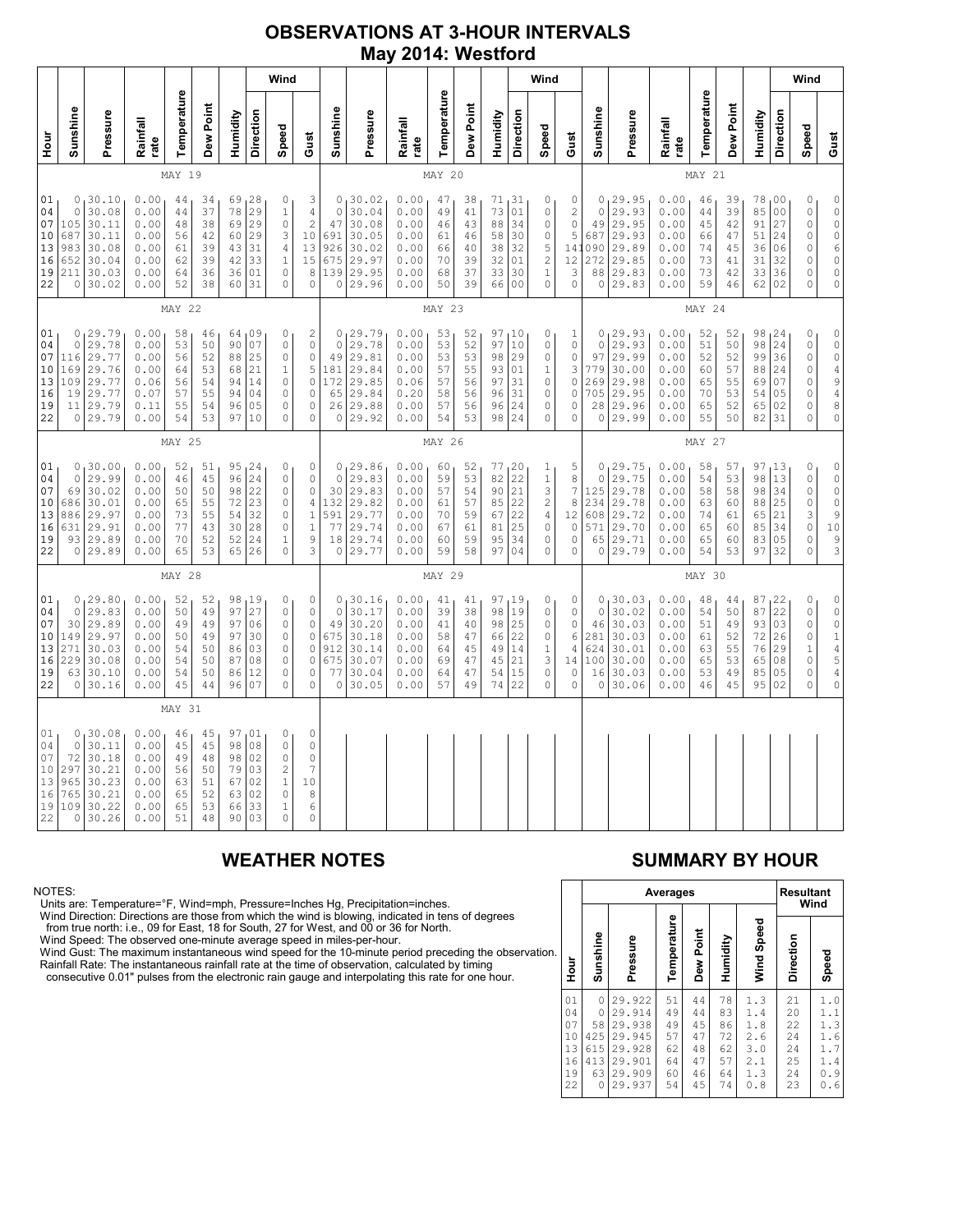### **HOURLY PRECIPITATION (Water Equivalent) May 2014: Westford**

| Date                                                              |                        |      |    |                                                |      | A.M. Hour Ending at                                                                                                                                                                                                                                                                                     |                        |      |      |      |                  |    | P.M. Hour Ending at |    |    |      |                                                                                                       |                            |      |    |      |      |    |                       |                                                           |  |
|-------------------------------------------------------------------|------------------------|------|----|------------------------------------------------|------|---------------------------------------------------------------------------------------------------------------------------------------------------------------------------------------------------------------------------------------------------------------------------------------------------------|------------------------|------|------|------|------------------|----|---------------------|----|----|------|-------------------------------------------------------------------------------------------------------|----------------------------|------|----|------|------|----|-----------------------|-----------------------------------------------------------|--|
|                                                                   | 01                     | 02   | 03 | 04                                             | 05   | 06                                                                                                                                                                                                                                                                                                      | 07                     | 08   | 09   | 10   | 11               | 12 | 01                  | 02 | 03 | 04   | 05                                                                                                    | 06                         | 07   | 08 | 09   | 10   | 11 | 12                    | Date                                                      |  |
| 01<br>02<br>03<br>04                                              | 05 0.02 0.02 0.03 0.03 |      |    |                                                | 0.01 | $0.02$ 0.16 0.12 0.10                                                                                                                                                                                                                                                                                   | 0.0200.0600.01<br>0.01 |      |      |      | $0.02$ 0.02 0.02 |    | 0.0300.02           |    |    | 0.02 | 0.17<br>0.01 0.05 0.05 0.09 0.02                                                                      |                            |      |    | 0.02 | 0.01 |    | 0.010.01              | 01<br>02<br>03<br>04<br>05                                |  |
| 06<br>07<br>08<br>09<br>10                                        |                        |      |    |                                                |      | $0.01$   0.01   0.06   0.30   0.28   0.08   0.02   0.01                                                                                                                                                                                                                                                 |                        |      |      |      |                  |    |                     |    |    |      |                                                                                                       |                            |      |    |      |      |    |                       | 06<br>07<br>08<br>09<br>10                                |  |
| $11\,$<br>$12$<br>13<br>14<br>15                                  |                        |      |    |                                                | 0.01 |                                                                                                                                                                                                                                                                                                         |                        |      |      |      |                  |    |                     |    |    |      |                                                                                                       | $0.01$ 0.01                |      |    |      |      |    |                       | 11<br>$\begin{array}{c} 12 \\ 13 \end{array}$<br>14<br>15 |  |
| 16<br>17<br>18<br>19<br>20                                        |                        |      |    | $0.11 \mid 0.21 \mid 0.56 \mid 0.42 \mid 0.06$ |      |                                                                                                                                                                                                                                                                                                         |                        |      | 0.01 |      |                  |    |                     |    |    |      |                                                                                                       |                            |      |    | 0.02 |      |    |                       | 16<br>17<br>$1\,8$<br>19<br>20                            |  |
| $\begin{smallmatrix} 21\\ 22 \end{smallmatrix}$<br>23<br>24<br>25 |                        | 0.01 |    |                                                |      |                                                                                                                                                                                                                                                                                                         |                        |      |      |      |                  |    |                     |    |    |      | $0.01$ 0.15 0.17 0.06 0.04 0.01 0.07 0.04 0.06 0.06<br>$0.020.010.070.020.210.080.150.020.010.010.01$ |                            |      |    |      |      |    |                       | 21<br>$\frac{22}{23}$<br>24<br>25                         |  |
| 26<br>27<br>$28$<br>29<br>30                                      |                        |      |    |                                                |      | $0.02$ 0.04 0.02                                                                                                                                                                                                                                                                                        |                        | 0.01 | 0.01 | 0.01 | 0.01             |    |                     |    |    |      |                                                                                                       | $0.02 \mid 0.02 \mid 0.03$ | 0.01 |    |      |      |    | 0.010.08<br>$0.01$ 30 | 26<br>27<br>28<br>29                                      |  |
| 31                                                                |                        |      |    |                                                |      |                                                                                                                                                                                                                                                                                                         |                        |      |      |      |                  |    |                     |    |    |      |                                                                                                       |                            |      |    |      |      |    |                       | 31                                                        |  |
|                                                                   |                        |      |    |                                                |      | $\mathsf{Sum}$ 0.13 $\mid$ 0.25 $\mid$ 0.60 $\mid$ 0.55 $\mid$ 0.68 $\mid$ 0.44 $\mid$ 0.25 $\mid$ 0.04 $\mid$ 0.03 $\mid$ 0.03 $\mid$ 0.03 $\mid$ 0.06 $\mid$ 0.18 $\mid$ 0.27 $\mid$ 0.10 $\mid$ 0.26 $\mid$ 0.16 $\mid$ 0.46 $\mid$ 0.18 $\mid$ 0.14 $\mid$ 0.07 $\mid$ 0.05 $\mid$ 0.01 $\mid$ 0.02 |                        |      |      |      |                  |    |                     |    |    |      |                                                                                                       |                            |      |    |      |      |    |                       |                                                           |  |

During a frozen precipitation event, hourly precipitation totals may not be recorded. In this case, daily amounts are typically entered in the last column (hour ending at 12 A.M.)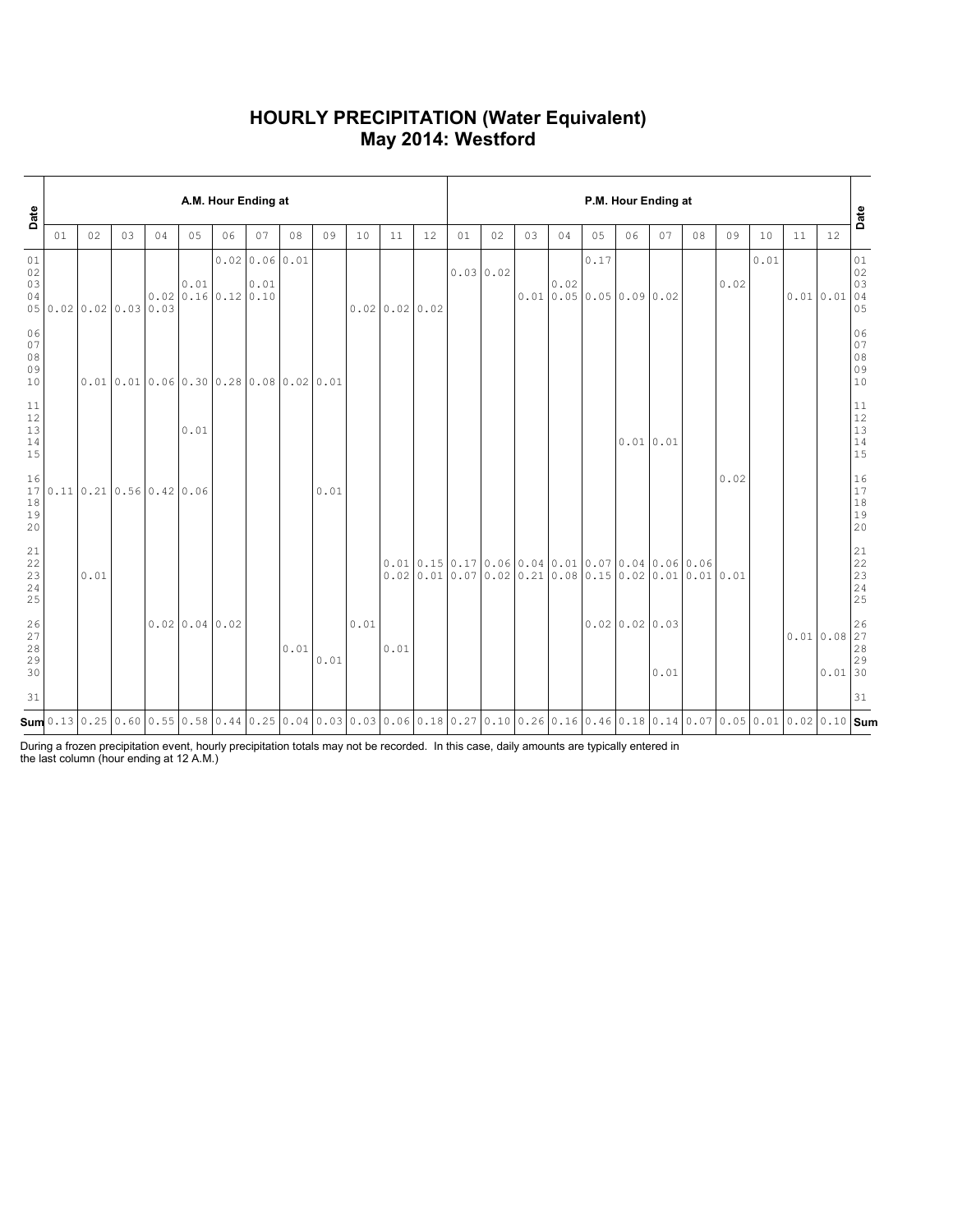### **HOUR-BY-HOUR DATA May 2014: Westford**